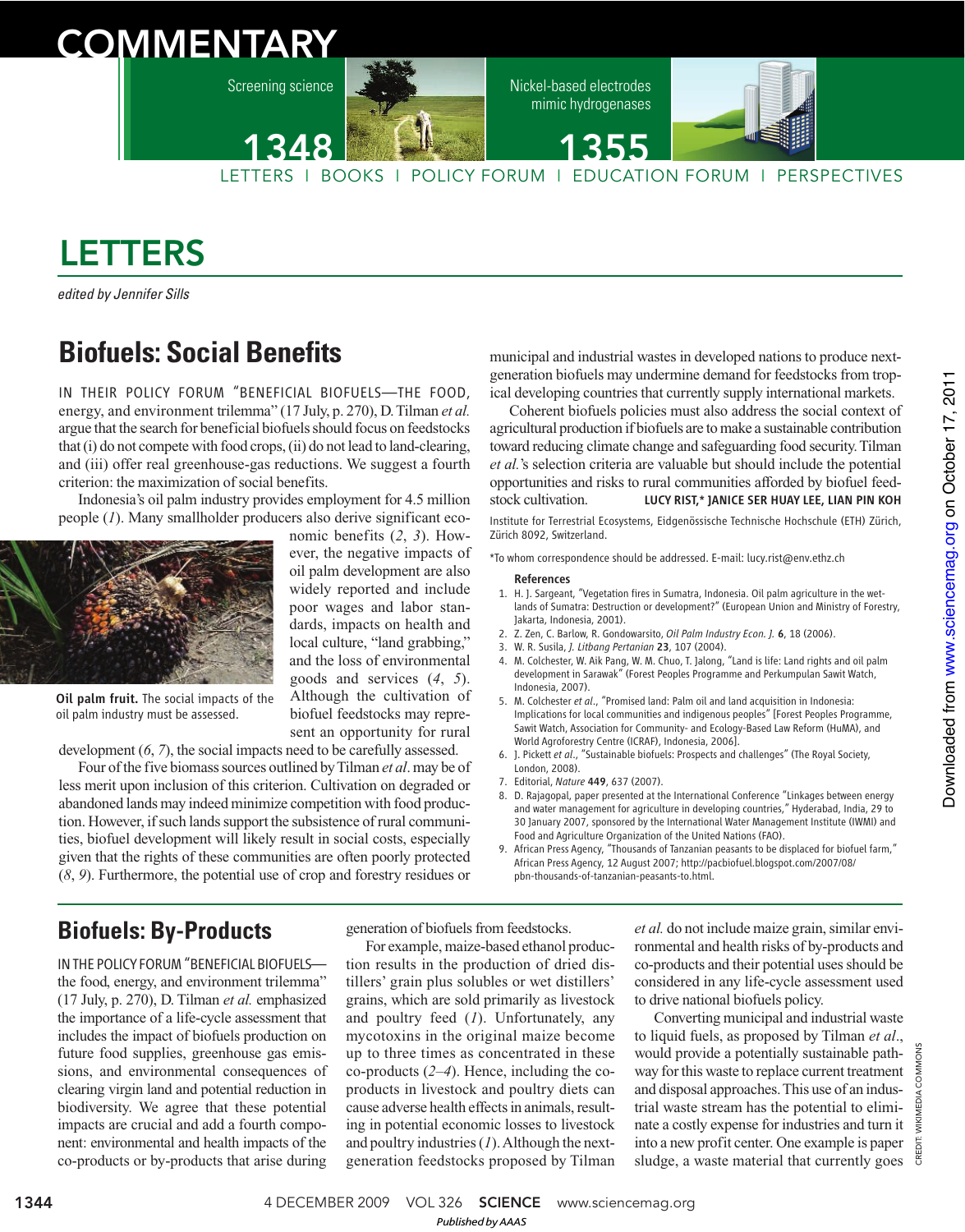

Plant hormone receptor identified, at last





Life science prize essay 1360

into landfills at a cost of \$60 to \$100 per dry ton (*5*). However, production of biofuels from waste materials may release chemicals such as dioxins and heavy metals that could result in unintended environmental and public health exposures. Industrial market research should explore whether suitable sustainable pathways exist for co-products that will simultaneously generate revenue streams and reduce the potential for adverse exposures.

### THOMAS M. BIKSEY<sup>1,2</sup> AND FELICIA WU<sup>2\*</sup>

1WSP Environment and Energy, Pittsburgh, PA 15220, USA. 2Department of Environmental and Occupational Health, University of Pittsburgh, Pittsburgh, PA 15219, USA.

\*To whom correspondence should be addressed. E-mail: few8@pitt.edu

#### References

- 1. F. Wu, G. P. Munkvold, *J. Agric. Food Chem.* 56, 3900 (2008).
- 2. G. A. Bennett, J. L. Richard, *Food Technol*. 50, 235 (1996).
- 3. G. S. Murthy *et al., Cereal Chem*. 82, 302 (2005).
- 4. A. W. Schaafsma *et al*., *J. Sci. Food Agric*. 89, 1574 (2009).
- 5. D. Burden, "Cellulosic ethanol profile" [Agricultural Marketing Resource Center (AgMRC), Iowa State University, August 2009].

## **Biofuels: Algae**

IN THE POLICY FORUM "BENEFICIAL BIOFUELSthe food, energy, and environment trilemma" (17 July, p. 270), D. Tilman *et al.* concisely summarize the Gordian knot entangling the food and environmental implications of biofuel development. However, they overlook algae as a solution. Others have concluded that microalgae are the only source of renewable biodiesel that can meet global demand for transport fuels (*1*, *2*).

Tilman *et al*. argue cogently that "biofuels done right" must derive from feedstocks with low greenhouse gas emissions and little or no competition with food production. Algae are likely to win on both counts. For example, had the 67 million acres of soybeans cultivated in 2007 gone entirely to biodiesel, they would have displaced 6% of the United States' onroad petroleum diesel use; the same acreage used for algal culture would yield more than 100% of the petroleum diesel usage, even assuming modest algal productivity (*3*).

Microalgae are typically at least an order of magnitude more productive than even the

fastest growing terrestrial feedstock crops, require no soil, and can be grown in eutrophied water (fresh or saline), which is unsuitable for agriculture or human consumption. Thus, algal production does not compete for scarce arable land and can remove nutrients and contaminants from waterways. Although rigorous life-cycle analyses are not yet available, the prospects for carbon-neutral or negative production of algal fuels on commercial scales appear bright (*3*).

### J. EMMETT DUFFY,1\* ELIZABETH A. CANUEL,1 WALTER ADEY,<sup>2</sup> JOHN P. SWADDLE<sup>3</sup>

<sup>1</sup>Virginia Institute of Marine Science, The College of William and Mary, Gloucester Point, VA 23062, USA. 2National Museum of Natural History, Smithsonian Institution, Washington, DC 20013-7012, USA. <sup>3</sup>Environmental Science and Policy Program, The College of William and Mary, Williamsburg, VA 23187, USA.

\*To whom correspondence should be addressed. E-mail: jeduffy@vims.edu

#### References

- 1. Y. Chisti, *Biotechnol. Adv.* 25, 294 (2007).
- 2. Y. Chisti, *Trends Biotechnol.* 26, 126 (2008).
- 3. U.S. Department of Energy Biomass Program, "National algal biofuels technology roadmap" (draft report, 2009); https://e-center.doe.gov/iips/faopor.nsf/UNID/ 79E3ABCACC9AC14A852575CA00799D99/\$file/ AlgalBiofuels\_Roadmap\_7.pdf.

### **Biofuels: Forests and Carbon**

IN THE POLICYFORUM "BENEFICIAL BIOFUELS the food, energy, and environment trilemma" (17 July, p. 270), D. Tilman *et al.* neglected to mention the role of forests and carbon capture and storage. Trees offer promise as an energy crop in areas where they grow well on degraded lands. A new and permanent reservoir of carbon is created as planted forest develops toward a steady state where mature trees mix with young saplings. Furthermore, forests offer a great variety of ecosystem services such as biodiversity promotion, nutrient retention, and flood protection. Timber crops can be harvested at any time during the year, and the durable wood serves as an interim energy storage—two assets for energy transport logistics. The carbon budget of wood is competitive against other materials in end uses such as construction (*1*).

Opportunities to use side-products from

wood-processing industries in electricity production should be fully explored. Biopower in any case deserves attention. Greenhouse gas benefits are better achieved making electricity than fuels (*2*–*4*).

### PEKKA E. KAUPPI\* AND LAURA SAIKKU

Faculty of Biosciences, University of Helsinki, Helsinki, Finland.

\*To whom correspondence should be addressed. E-mail: pekka.kauppi@helsinki.fi

### References

- 1. L. Gustavsson *et al*., *Mitigation Adapt. Strategies Global Change* 11, 667 (2006).
- 2. J. E. Campbell, D. B. Lobell, C. B. Field, *Science* 324, 1055 (2009); published online 7 May 2009 (10.1126/science.1168885).
- 3. S. Soimakallio *et al*., *Energy Pol.* 37, 80 (2009).
- 4. J. Ohlrogge *et al*., *Science* 324, 1019 (2009).

# **Biofuels: Beware Crop Residues**

IN THE POLICY FORUM "BENEFICIAL BIOFUELS the food, energy, and environment trilemma" (17 July, p. 270), D. Tilman *et al.* propose using crop residues and harvesting biomass from double crops and mixed cropping systems. We point out the potential risks of doing so.

Retention of crop residues on soils, including the biomass produced from cover crops, is essential to numerous ecosystem services such as carbon sequestration, conservation of soil and water, and high use-efficiency of inputs for increasing and sustaining agronomic productivity. The agrarian stagnation and perpetual food deficit in sub-Saharan Africa is attributed to severe soil degradation (*1*, *2*), caused by extractive farming practices that involve continuous removal of crop residues for use as traditional biofuels and cattle feed. This has created a negative nutrient budget. Soils are a source of greenhouse gases  $(CO<sub>2</sub>, CH<sub>4</sub>, and$  $N<sub>2</sub>O$ ) when prone to accelerated erosion and when under management that creates negative carbon and nutrient budgets. Crop residues and other biosolids are essential to maintain activity and species diversity of soil biota (micro-

### Letters to the Editor

Letters (~300 words) discuss material published in *Science* in the previous 3 months or issues of general interest. They can be submitted through the Web (www.submit2science.org) or by regular mail (1200 New York Ave., NW, Washington, DC 20005, USA). Letters are not acknowledged upon receipt, nor are authors generally consulted before publication. Whether published in full or in part, letters are subject to editing for clarity and space.

Downloaded from www.sciencemag.org on October 17, 2011 on October 17, 2011 [www.sciencemag.org](http://www.sciencemag.org/) Downloaded from